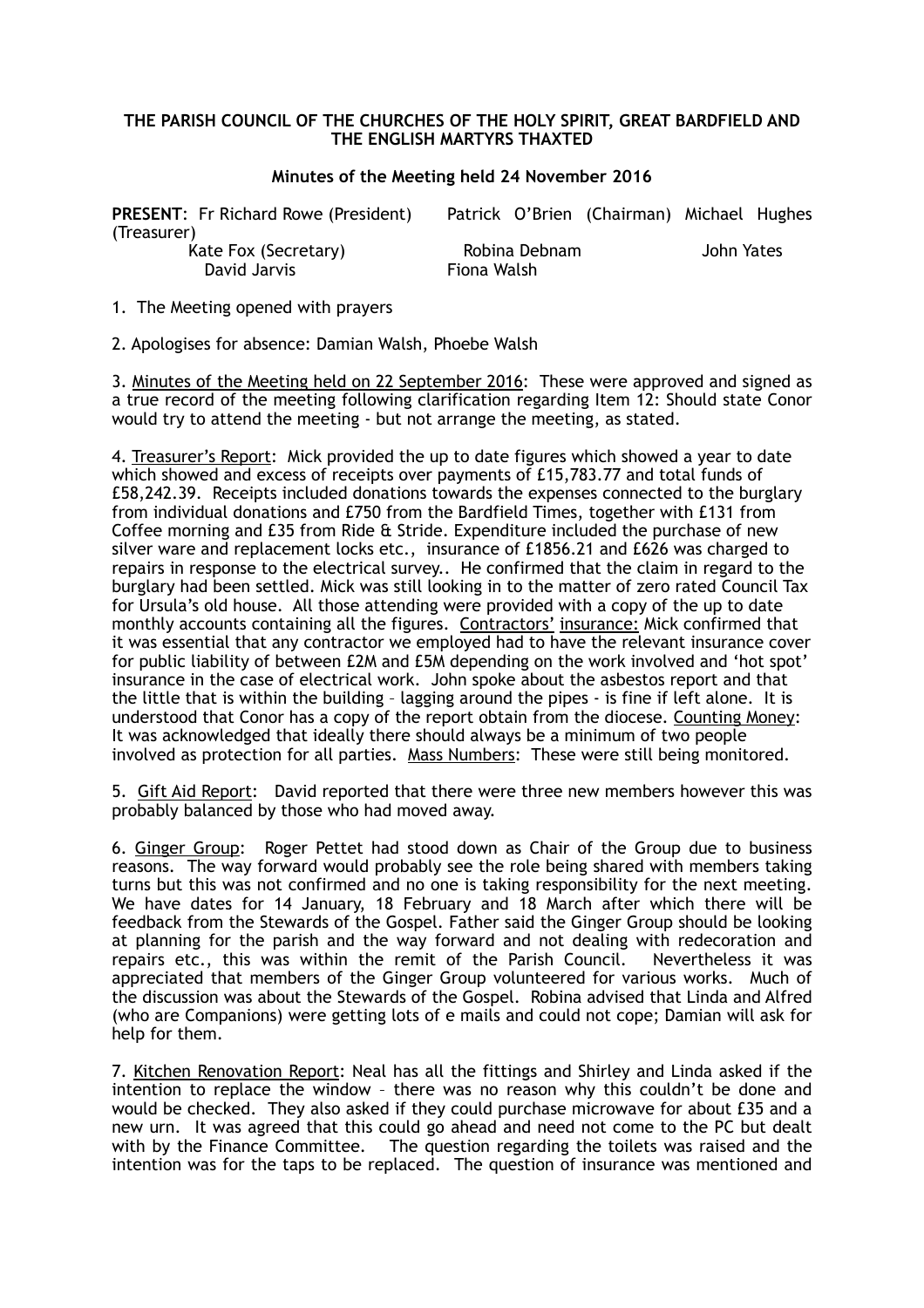Neal would be asked to confirm that his men were covered and ideally a copy of the relevant insurance certificate should be seen.

8. Safe Installation – Asbestos Problem: This was still ongoing and one suggested location was the penitent's side of the confessionals. The safe would of course be fire proof and Father would also like to use it for safekeeping of the registers of baptism and marriage. John once again reiterated his comments regarding asbestos in this building and that he would welcome sight of the asbestos report.

9. Liturgical Items: Exposition of the Blessed Sacrament at Our Lady of Lourdes church in Braintree 11 February 2017 celebrating the centenary of the Brentwood Diocese and it was agreed that we would do the same in this Parish. Christmas Services: These were confirmed as Carols at 7.30 for "midnight" Mass at 8pm on Christmas Eve in Thaxted and the usual 9.15 and 11.00 am masses on Christmas day. Cards giving the mass times of both parish churches were to be circulated in the December issue of the Bardfield Times. The Year of Mercy was now ended and Fiona would remove the sign over the chapel door.

10. Youth Matters: The Christ the King feast day was very successful and enjoyable with 31 children taking part and Fiona said there were many positive comments from parents. The collections from Sunny Day bags were for the children's side of Miso – the Pope's chosen charity towards a feeding programme. Funds from the coffee morning had been donated and together there was over £100. She had been given £10 for Youth Sunday collection which was passed to Mick and it was agreed that this second collection should take place again as it had not been announced and the collection was usually quite generous. Flame: to be at Wembley Arena in March. Brentwood Youth Service Lourdes trip – summer 2017. Megan has volunteered to help occasionally with the children's liturgy. Fiona asked if she could purchase mass sheets for the older children – an example was circulated – at a cost of £1.40 per week; this was readily agreed. Jenny Balcombe has volunteered to take on the Communion class. Father mentioned the Bishops visit on 26 February 2017. Unfortunately this would be too early for Confirmation of our possibly 7 candidates. Fiona is to check with Magdalene about the Confirmation course at Clare.

11. Deanery Report Fiona reported on behalf of Damian, who had attended a Deanery meeting for Stewards of the Gospel as our representative and such meetings will continue as they were considered beneficial. There is a Stewards of The Gospel day – the first of six days – this Saturday and he will attend with his DSPG hat. The Conference planned for February 2017, to discuss what has been happening in the parishes, will still go ahead despite the fact that the questionnaire will not have been completed; the date for completion has been extended to Easter 2017. Father noted that this is a significant piece of work as it is a once in a generation opportunity for everyone to express their views. The difficulty was to find the best way to engage with the parishioners so that one answer was provided for each question that reflected the majority view. One suggestion was to display questions and ask for comments with the use of Post Its. The DSPG had a new Chairman – Monsignor Chris Brooks – Damian was able to join the meeting via Skype while working in Lisbon. The intention was to appoint a Director of Development to oversee the work throughout the diocese. Questions being addressed are how the Catholic Church is responding and how they see the future. The Bishop wants to see how we can cohesively work together rather than in separate units. We will leave it to the Ginger Group as to how we get the necessary answers to the questionnaire.

12. Health & Safety: John said at the moment there were no particular problems but maintenance was ongoing. In Thaxted the entrance required a new concrete ramp and a hand rail. The original quotation was only £150 and a further estimate will be sought. Gardening: The arrangements put in place by Alfred are working well. David was disappointed that there not enough volunteers but this way the grounds and hedges were being maintained. Conservatory: It was agreed that the work should go ahead to demolish this structure and do any necessary boarding to keep the premises secure and water tight. Patrick would speak to Neal in this regard. Robina asked if perhaps the

2/3